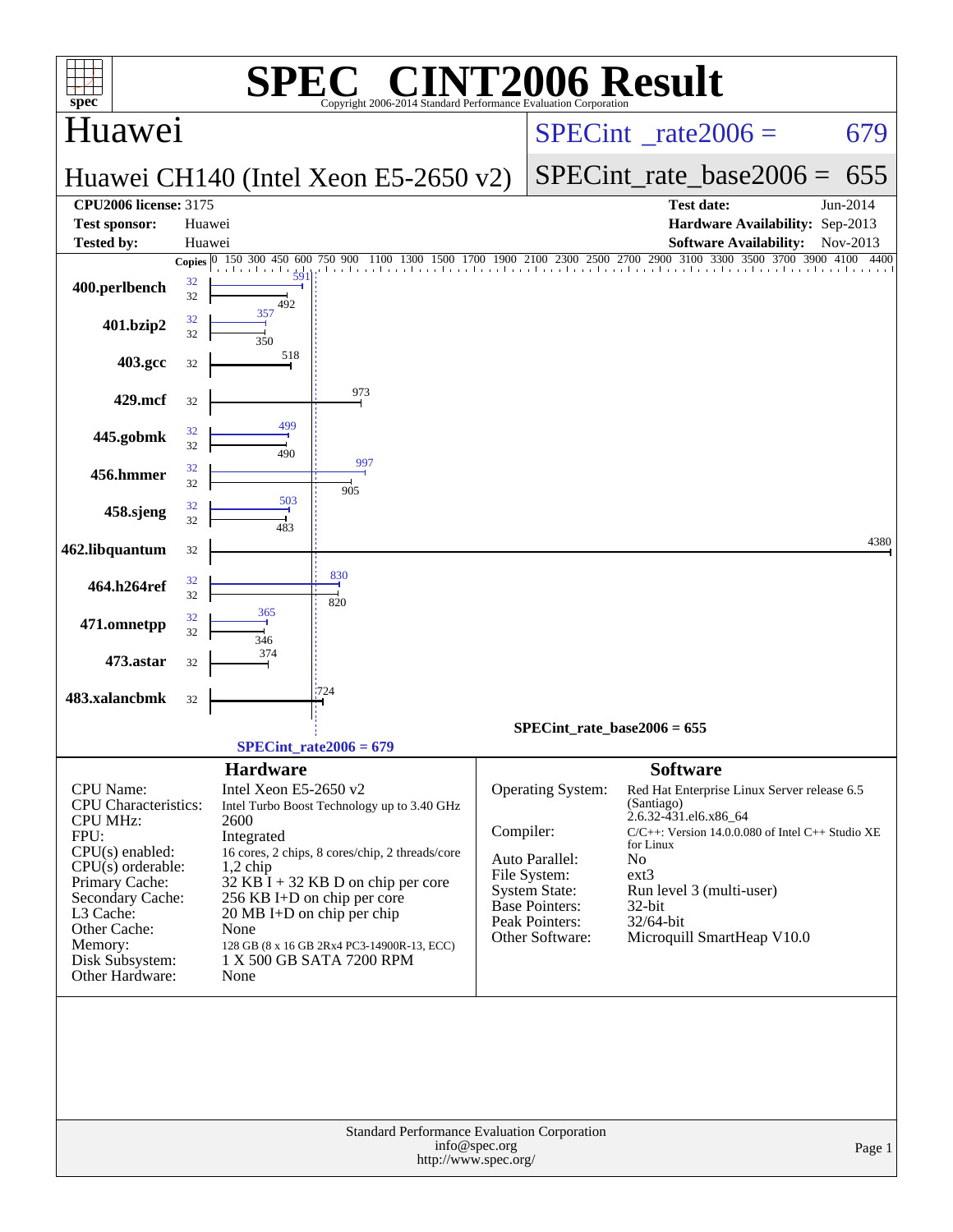

### Huawei

### SPECint rate $2006 = 679$

### Huawei CH140 (Intel Xeon E5-2650 v2)

[SPECint\\_rate\\_base2006 =](http://www.spec.org/auto/cpu2006/Docs/result-fields.html#SPECintratebase2006)  $655$ 

**[CPU2006 license:](http://www.spec.org/auto/cpu2006/Docs/result-fields.html#CPU2006license)** 3175 **[Test date:](http://www.spec.org/auto/cpu2006/Docs/result-fields.html#Testdate)** Jun-2014

**[Test sponsor:](http://www.spec.org/auto/cpu2006/Docs/result-fields.html#Testsponsor)** Huawei **[Hardware Availability:](http://www.spec.org/auto/cpu2006/Docs/result-fields.html#HardwareAvailability)** Sep-2013 **[Tested by:](http://www.spec.org/auto/cpu2006/Docs/result-fields.html#Testedby)** Huawei **[Software Availability:](http://www.spec.org/auto/cpu2006/Docs/result-fields.html#SoftwareAvailability)** Nov-2013

### **[Results Table](http://www.spec.org/auto/cpu2006/Docs/result-fields.html#ResultsTable)**

|                                                                                                          | <b>Base</b>   |                |       |                |       |                |            | <b>Peak</b>   |                |              |                |              |                |              |
|----------------------------------------------------------------------------------------------------------|---------------|----------------|-------|----------------|-------|----------------|------------|---------------|----------------|--------------|----------------|--------------|----------------|--------------|
| <b>Benchmark</b>                                                                                         | <b>Copies</b> | <b>Seconds</b> | Ratio | <b>Seconds</b> | Ratio | <b>Seconds</b> | Ratio      | <b>Copies</b> | <b>Seconds</b> | <b>Ratio</b> | <b>Seconds</b> | <b>Ratio</b> | <b>Seconds</b> | <b>Ratio</b> |
| 400.perlbench                                                                                            | 32            | 636            | 492   | 633            | 494   | 636            | 491        | 32            | 528            | 592          | 530            | 590          | 529            | 591          |
| 401.bzip2                                                                                                | 32            | 880            | 351   | 885            | 349   | 882            | <b>350</b> | 32            | 864            | 357          | 865            | 357          | 863            | 358          |
| $403.\mathrm{gcc}$                                                                                       | 32            | 497            | 518   | 497            | 519   | 499            | 516        | 32            | 497            | 518          | 497            | 519          | 499            | 516          |
| $429$ .mcf                                                                                               | 32            | 300            | 973   | 300            | 973   | 300            | 973        | 32            | 300            | 973          | 300            | 973          | 300            | 973          |
| $445$ .gobmk                                                                                             | 32            | 684            | 491   | 689            | 487   | 685            | 490        | 32            | 669            | 502          | 673            | 499          | 674            | 498          |
| 456.hmmer                                                                                                | 32            | 330            | 906   | 330            | 905   | 330            | 905        | 32            | 300            | 997          | 300            | 995          | 299            | 998          |
| $458$ .sjeng                                                                                             | 32            | 802            | 483   | 792            | 489   | 802            | 483        | 32            | 757            | 511          | 769            | 503          | 770            | 503          |
| 462.libquantum                                                                                           | 32            | 151            | 4380  | 151            | 4390  | <b>151</b>     | 4380       | 32            | 151            | 4380         | 151            | 4390         | 151            | 4380         |
| 464.h264ref                                                                                              | 32            | 863            | 820   | 860            | 823   | 863            | 820        | 32            | 853            | 830          | 850            | 833          | 854            | 830          |
| 471.omnetpp                                                                                              | 32            | 579            | 346   | 577            | 346   | 578            | 346        | 32            | 551            | 363          | 548            | 365          | 547            | 365          |
| $473$ . astar                                                                                            | 32            | 601            | 374   | 600            | 375   | 601            | 374        | 32            | 601            | 374          | 600            | 375          | 601            | 374          |
| 483.xalancbmk                                                                                            | 32            | 305            | 724   | 304            | 725   | 305            | 724        | 32            | 305            | 724          | 304            | 725          | 305            | 724          |
| Results appear in the order in which they were run. Bold underlined text indicates a median measurement. |               |                |       |                |       |                |            |               |                |              |                |              |                |              |

### **[Submit Notes](http://www.spec.org/auto/cpu2006/Docs/result-fields.html#SubmitNotes)**

 The numactl mechanism was used to bind copies to processors. The config file option 'submit' was used to generate numactl commands to bind each copy to a specific processor. For details, please see the config file.

### **[Operating System Notes](http://www.spec.org/auto/cpu2006/Docs/result-fields.html#OperatingSystemNotes)**

Stack size set to unlimited using "ulimit -s unlimited"

### **[Platform Notes](http://www.spec.org/auto/cpu2006/Docs/result-fields.html#PlatformNotes)**

```
Standard Performance Evaluation Corporation
 Sysinfo program /spec/config/sysinfo.rev6818
 $Rev: 6818 $ $Date:: 2012-07-17 #$ e86d102572650a6e4d596a3cee98f191
 running on localhost Mon Jun 16 08:32:04 2014
 This section contains SUT (System Under Test) info as seen by
some common utilities. To remove or add to this section, see:
  http://www.spec.org/cpu2006/Docs/config.html#sysinfo
 From /proc/cpuinfo
    model name : Intel(R) Xeon(R) CPU E5-2650 v2 @ 2.60GHz
       2 "physical id"s (chips)
       32 "processors"
    cores, siblings (Caution: counting these is hw and system dependent. The
    following excerpts from /proc/cpuinfo might not be reliable. Use with
    caution.)
       cpu cores : 8
       siblings : 16
                                   Continued on next page
```
[info@spec.org](mailto:info@spec.org) <http://www.spec.org/>

Page 2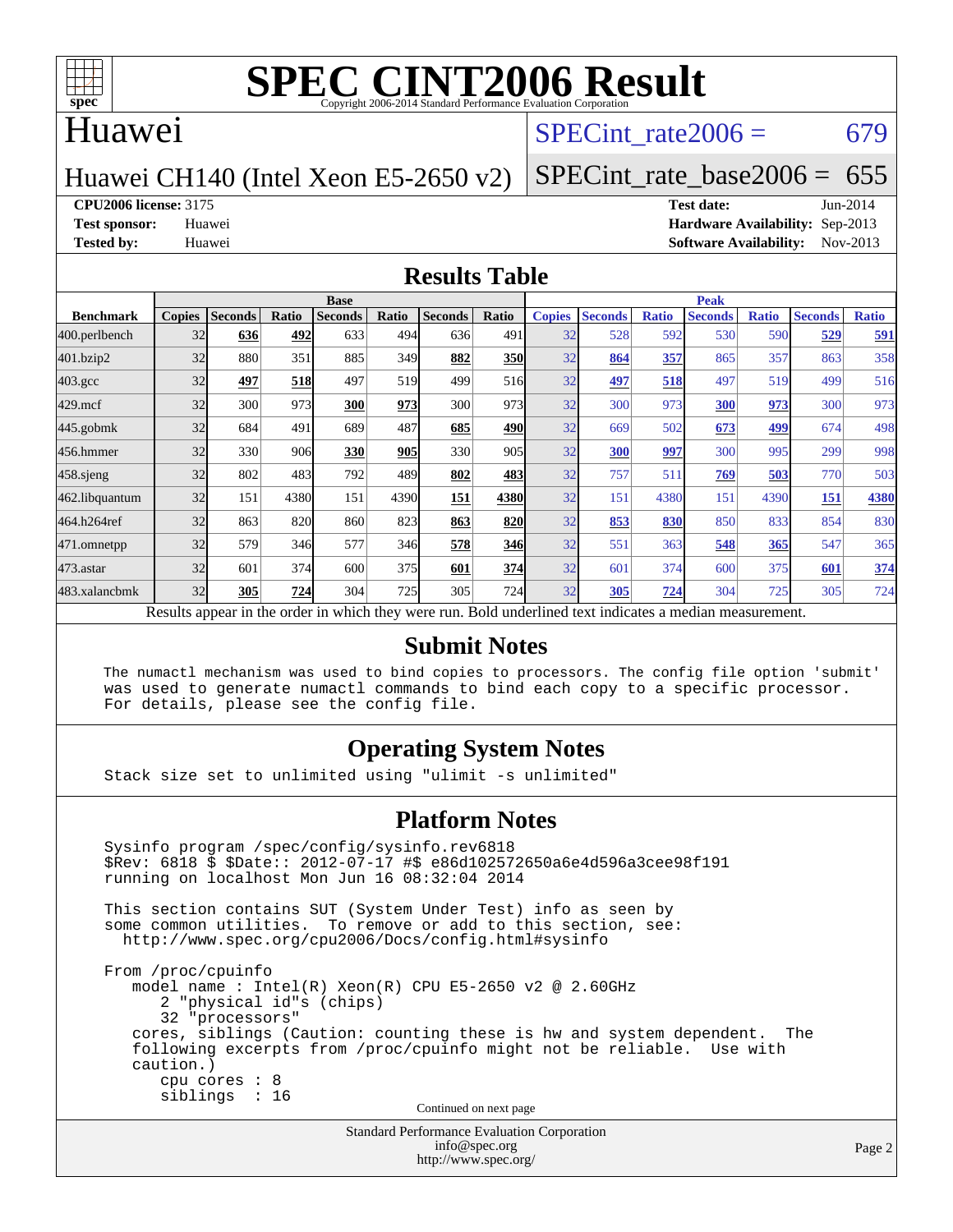

### Huawei

SPECint rate $2006 = 679$ 

Huawei CH140 (Intel Xeon E5-2650 v2)

[SPECint\\_rate\\_base2006 =](http://www.spec.org/auto/cpu2006/Docs/result-fields.html#SPECintratebase2006)  $655$ 

**[CPU2006 license:](http://www.spec.org/auto/cpu2006/Docs/result-fields.html#CPU2006license)** 3175 **[Test date:](http://www.spec.org/auto/cpu2006/Docs/result-fields.html#Testdate)** Jun-2014 **[Test sponsor:](http://www.spec.org/auto/cpu2006/Docs/result-fields.html#Testsponsor)** Huawei **[Hardware Availability:](http://www.spec.org/auto/cpu2006/Docs/result-fields.html#HardwareAvailability)** Sep-2013 **[Tested by:](http://www.spec.org/auto/cpu2006/Docs/result-fields.html#Testedby)** Huawei **[Software Availability:](http://www.spec.org/auto/cpu2006/Docs/result-fields.html#SoftwareAvailability)** Nov-2013

### **[Platform Notes \(Continued\)](http://www.spec.org/auto/cpu2006/Docs/result-fields.html#PlatformNotes)**

 physical 0: cores 0 1 2 3 4 5 6 7 physical 1: cores 0 1 2 3 4 5 6 7 cache size : 20480 KB From /proc/meminfo<br>MemTotal: 132114848 kB HugePages\_Total: 0<br>Hugepagesize: 2048 kB Hugepagesize: /usr/bin/lsb\_release -d Red Hat Enterprise Linux Server release 6.5 (Santiago) From /etc/\*release\* /etc/\*version\* redhat-release: Red Hat Enterprise Linux Server release 6.5 (Santiago) system-release: Red Hat Enterprise Linux Server release 6.5 (Santiago) system-release-cpe: cpe:/o:redhat:enterprise\_linux:6server:ga:server uname -a: Linux localhost 2.6.32-431.el6.x86\_64 #1 SMP Sun Nov 10 22:19:54 EST 2013 x86\_64 x86\_64 x86\_64 GNU/Linux run-level 3 Jun 16 08:27 SPEC is set to: /spec Filesystem Type Size Used Avail Use% Mounted on<br>
/dev/sda2 ext3 455G 132G 301G 31% / /dev/sda2 ext3 455G 132G 301G 31% / Additional information from dmidecode: BIOS Insyde Corp. OARYV388 04/23/2014 Memory: 8x Samsung M393B2G70BH0-CMA 16 GB 1866 MHz 2 rank (End of data from sysinfo program)

### **[General Notes](http://www.spec.org/auto/cpu2006/Docs/result-fields.html#GeneralNotes)**

Environment variables set by runspec before the start of the run: LD\_LIBRARY\_PATH = "/spec/libs/32:/spec/libs/64:/spec/sh" Binaries compiled on a system with 1x Core i7-860 CPU + 8GB memory using RedHat EL 6.4 Transparent Huge Pages enabled with: echo always > /sys/kernel/mm/redhat\_transparent\_hugepage/enabled Filesystem page cache cleared with:<br>echo 1> /proc/sys/vm/drop cac /proc/sys/vm/drop\_caches runspec command invoked through numactl i.e.: numactl --interleave=all runspec <etc>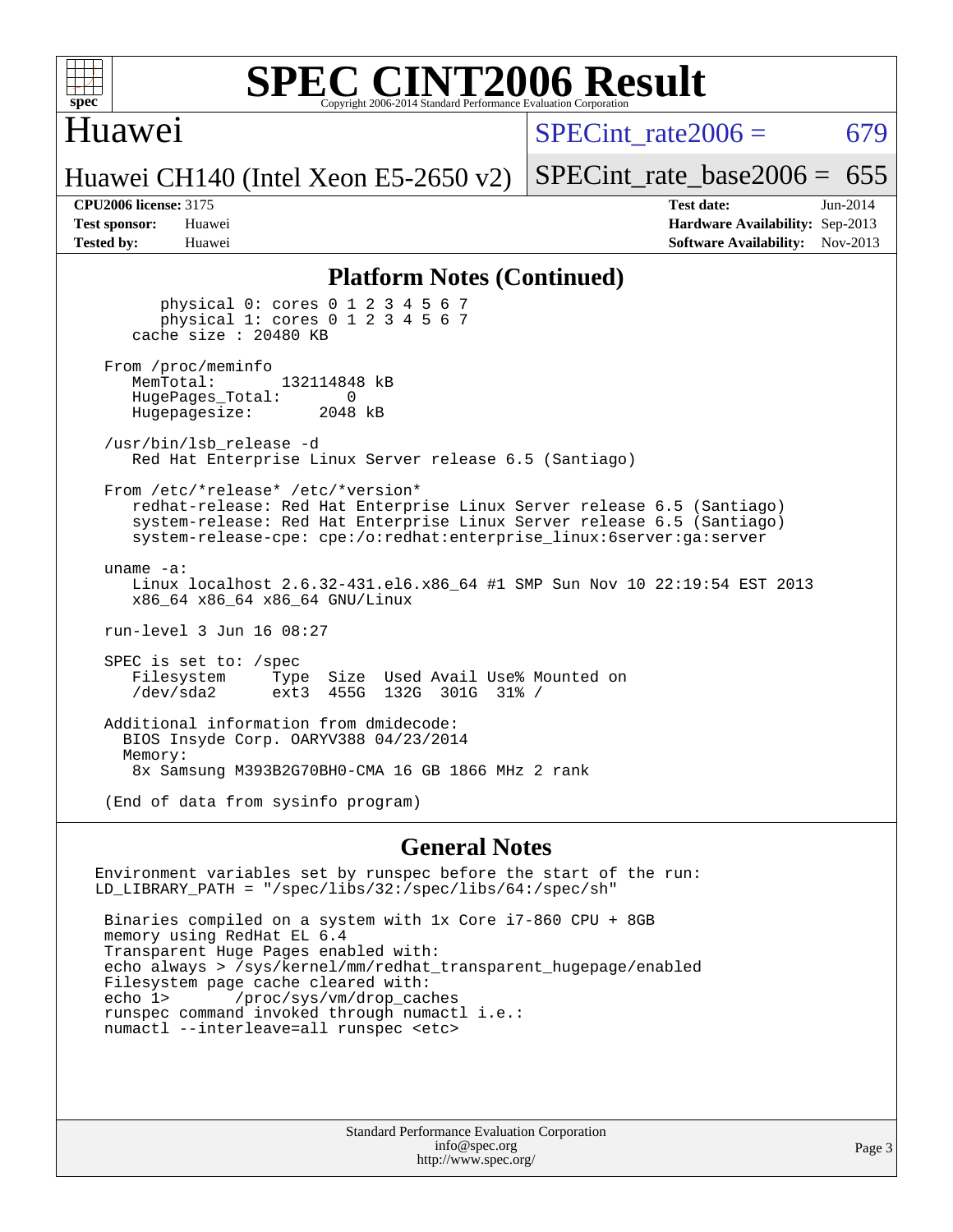

### Huawei

SPECint rate $2006 = 679$ 

Huawei CH140 (Intel Xeon E5-2650 v2)

**[Test sponsor:](http://www.spec.org/auto/cpu2006/Docs/result-fields.html#Testsponsor)** Huawei **[Hardware Availability:](http://www.spec.org/auto/cpu2006/Docs/result-fields.html#HardwareAvailability)** Sep-2013 **[Tested by:](http://www.spec.org/auto/cpu2006/Docs/result-fields.html#Testedby)** Huawei **[Software Availability:](http://www.spec.org/auto/cpu2006/Docs/result-fields.html#SoftwareAvailability)** Nov-2013

[SPECint\\_rate\\_base2006 =](http://www.spec.org/auto/cpu2006/Docs/result-fields.html#SPECintratebase2006)  $655$ **[CPU2006 license:](http://www.spec.org/auto/cpu2006/Docs/result-fields.html#CPU2006license)** 3175 **[Test date:](http://www.spec.org/auto/cpu2006/Docs/result-fields.html#Testdate)** Jun-2014

**[Base Compiler Invocation](http://www.spec.org/auto/cpu2006/Docs/result-fields.html#BaseCompilerInvocation)**

[C benchmarks](http://www.spec.org/auto/cpu2006/Docs/result-fields.html#Cbenchmarks):  $\text{icc}$   $-\text{m32}$ 

[C++ benchmarks:](http://www.spec.org/auto/cpu2006/Docs/result-fields.html#CXXbenchmarks) [icpc -m32](http://www.spec.org/cpu2006/results/res2014q3/cpu2006-20140619-29973.flags.html#user_CXXbase_intel_icpc_4e5a5ef1a53fd332b3c49e69c3330699)

### **[Base Portability Flags](http://www.spec.org/auto/cpu2006/Docs/result-fields.html#BasePortabilityFlags)**

 400.perlbench: [-DSPEC\\_CPU\\_LINUX\\_IA32](http://www.spec.org/cpu2006/results/res2014q3/cpu2006-20140619-29973.flags.html#b400.perlbench_baseCPORTABILITY_DSPEC_CPU_LINUX_IA32) 462.libquantum: [-DSPEC\\_CPU\\_LINUX](http://www.spec.org/cpu2006/results/res2014q3/cpu2006-20140619-29973.flags.html#b462.libquantum_baseCPORTABILITY_DSPEC_CPU_LINUX) 483.xalancbmk: [-DSPEC\\_CPU\\_LINUX](http://www.spec.org/cpu2006/results/res2014q3/cpu2006-20140619-29973.flags.html#b483.xalancbmk_baseCXXPORTABILITY_DSPEC_CPU_LINUX)

## **[Base Optimization Flags](http://www.spec.org/auto/cpu2006/Docs/result-fields.html#BaseOptimizationFlags)**

[C benchmarks](http://www.spec.org/auto/cpu2006/Docs/result-fields.html#Cbenchmarks):

[-xSSE4.2](http://www.spec.org/cpu2006/results/res2014q3/cpu2006-20140619-29973.flags.html#user_CCbase_f-xSSE42_f91528193cf0b216347adb8b939d4107) [-ipo](http://www.spec.org/cpu2006/results/res2014q3/cpu2006-20140619-29973.flags.html#user_CCbase_f-ipo) [-O3](http://www.spec.org/cpu2006/results/res2014q3/cpu2006-20140619-29973.flags.html#user_CCbase_f-O3) [-no-prec-div](http://www.spec.org/cpu2006/results/res2014q3/cpu2006-20140619-29973.flags.html#user_CCbase_f-no-prec-div) [-opt-prefetch](http://www.spec.org/cpu2006/results/res2014q3/cpu2006-20140619-29973.flags.html#user_CCbase_f-opt-prefetch) [-opt-mem-layout-trans=3](http://www.spec.org/cpu2006/results/res2014q3/cpu2006-20140619-29973.flags.html#user_CCbase_f-opt-mem-layout-trans_a7b82ad4bd7abf52556d4961a2ae94d5)

[C++ benchmarks:](http://www.spec.org/auto/cpu2006/Docs/result-fields.html#CXXbenchmarks)

[-xSSE4.2](http://www.spec.org/cpu2006/results/res2014q3/cpu2006-20140619-29973.flags.html#user_CXXbase_f-xSSE42_f91528193cf0b216347adb8b939d4107) [-ipo](http://www.spec.org/cpu2006/results/res2014q3/cpu2006-20140619-29973.flags.html#user_CXXbase_f-ipo) [-O3](http://www.spec.org/cpu2006/results/res2014q3/cpu2006-20140619-29973.flags.html#user_CXXbase_f-O3) [-no-prec-div](http://www.spec.org/cpu2006/results/res2014q3/cpu2006-20140619-29973.flags.html#user_CXXbase_f-no-prec-div) [-opt-prefetch](http://www.spec.org/cpu2006/results/res2014q3/cpu2006-20140619-29973.flags.html#user_CXXbase_f-opt-prefetch) [-opt-mem-layout-trans=3](http://www.spec.org/cpu2006/results/res2014q3/cpu2006-20140619-29973.flags.html#user_CXXbase_f-opt-mem-layout-trans_a7b82ad4bd7abf52556d4961a2ae94d5) [-Wl,-z,muldefs](http://www.spec.org/cpu2006/results/res2014q3/cpu2006-20140619-29973.flags.html#user_CXXbase_link_force_multiple1_74079c344b956b9658436fd1b6dd3a8a) [-L/sh -lsmartheap](http://www.spec.org/cpu2006/results/res2014q3/cpu2006-20140619-29973.flags.html#user_CXXbase_SmartHeap_32f6c82aa1ed9c52345d30cf6e4a0499)

### **[Base Other Flags](http://www.spec.org/auto/cpu2006/Docs/result-fields.html#BaseOtherFlags)**

[C benchmarks](http://www.spec.org/auto/cpu2006/Docs/result-fields.html#Cbenchmarks):

403.gcc: [-Dalloca=\\_alloca](http://www.spec.org/cpu2006/results/res2014q3/cpu2006-20140619-29973.flags.html#b403.gcc_baseEXTRA_CFLAGS_Dalloca_be3056838c12de2578596ca5467af7f3)

## **[Peak Compiler Invocation](http://www.spec.org/auto/cpu2006/Docs/result-fields.html#PeakCompilerInvocation)**

[C benchmarks \(except as noted below\)](http://www.spec.org/auto/cpu2006/Docs/result-fields.html#Cbenchmarksexceptasnotedbelow): [icc -m32](http://www.spec.org/cpu2006/results/res2014q3/cpu2006-20140619-29973.flags.html#user_CCpeak_intel_icc_5ff4a39e364c98233615fdd38438c6f2) 400.perlbench: [icc -m64](http://www.spec.org/cpu2006/results/res2014q3/cpu2006-20140619-29973.flags.html#user_peakCCLD400_perlbench_intel_icc_64bit_bda6cc9af1fdbb0edc3795bac97ada53) 401.bzip2: [icc -m64](http://www.spec.org/cpu2006/results/res2014q3/cpu2006-20140619-29973.flags.html#user_peakCCLD401_bzip2_intel_icc_64bit_bda6cc9af1fdbb0edc3795bac97ada53)

456.hmmer: [icc -m64](http://www.spec.org/cpu2006/results/res2014q3/cpu2006-20140619-29973.flags.html#user_peakCCLD456_hmmer_intel_icc_64bit_bda6cc9af1fdbb0edc3795bac97ada53)

458.sjeng: [icc -m64](http://www.spec.org/cpu2006/results/res2014q3/cpu2006-20140619-29973.flags.html#user_peakCCLD458_sjeng_intel_icc_64bit_bda6cc9af1fdbb0edc3795bac97ada53)

```
C++ benchmarks: 
    icpc -m32
```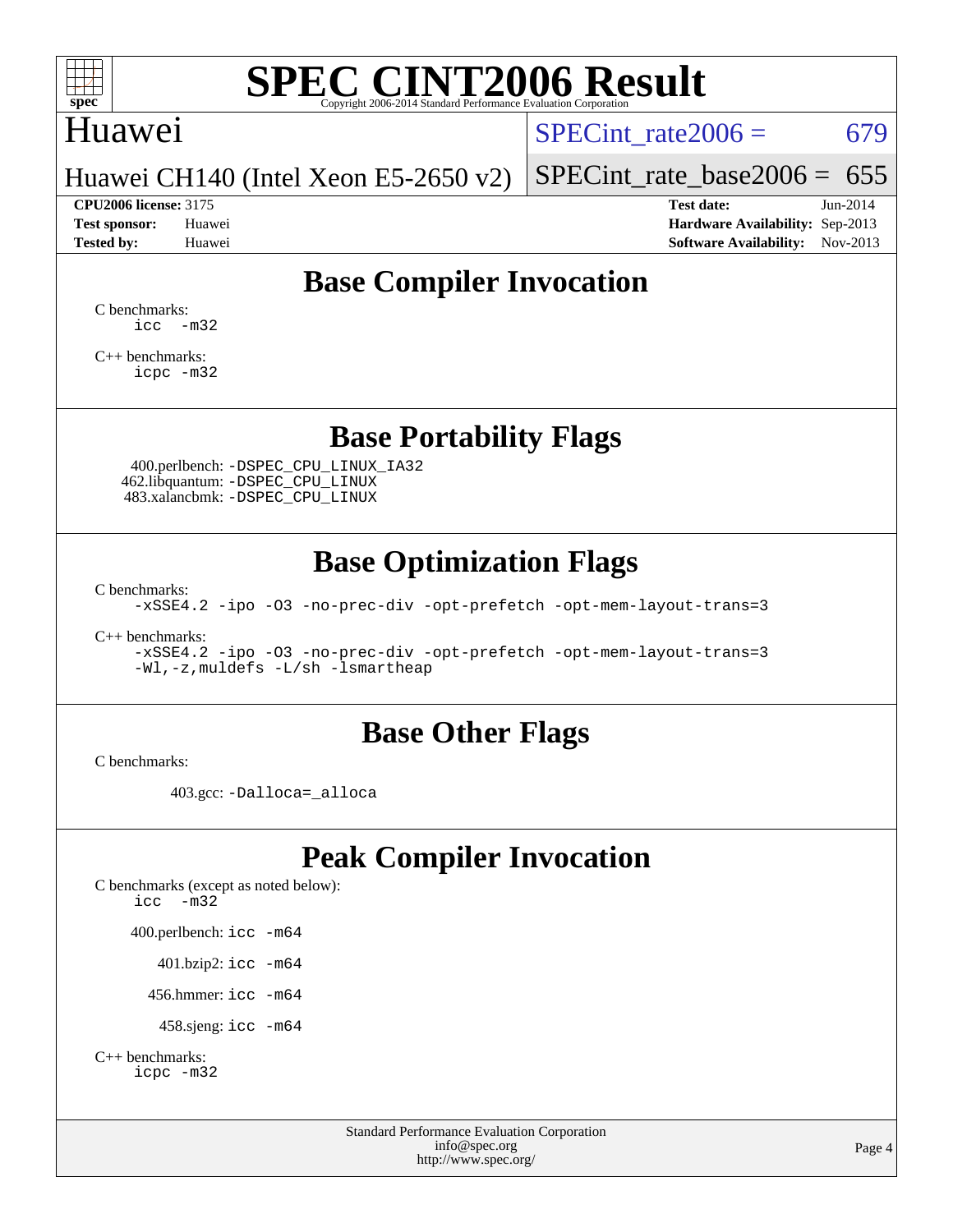

## Huawei

SPECint rate $2006 = 679$ 

Huawei CH140 (Intel Xeon E5-2650 v2)

[SPECint\\_rate\\_base2006 =](http://www.spec.org/auto/cpu2006/Docs/result-fields.html#SPECintratebase2006)  $655$ 

**[CPU2006 license:](http://www.spec.org/auto/cpu2006/Docs/result-fields.html#CPU2006license)** 3175 **[Test date:](http://www.spec.org/auto/cpu2006/Docs/result-fields.html#Testdate)** Jun-2014 **[Test sponsor:](http://www.spec.org/auto/cpu2006/Docs/result-fields.html#Testsponsor)** Huawei **[Hardware Availability:](http://www.spec.org/auto/cpu2006/Docs/result-fields.html#HardwareAvailability)** Sep-2013 **[Tested by:](http://www.spec.org/auto/cpu2006/Docs/result-fields.html#Testedby)** Huawei **[Software Availability:](http://www.spec.org/auto/cpu2006/Docs/result-fields.html#SoftwareAvailability)** Nov-2013

## **[Peak Portability Flags](http://www.spec.org/auto/cpu2006/Docs/result-fields.html#PeakPortabilityFlags)**

 400.perlbench: [-DSPEC\\_CPU\\_LP64](http://www.spec.org/cpu2006/results/res2014q3/cpu2006-20140619-29973.flags.html#b400.perlbench_peakCPORTABILITY_DSPEC_CPU_LP64) [-DSPEC\\_CPU\\_LINUX\\_X64](http://www.spec.org/cpu2006/results/res2014q3/cpu2006-20140619-29973.flags.html#b400.perlbench_peakCPORTABILITY_DSPEC_CPU_LINUX_X64) 401.bzip2: [-DSPEC\\_CPU\\_LP64](http://www.spec.org/cpu2006/results/res2014q3/cpu2006-20140619-29973.flags.html#suite_peakCPORTABILITY401_bzip2_DSPEC_CPU_LP64) 456.hmmer: [-DSPEC\\_CPU\\_LP64](http://www.spec.org/cpu2006/results/res2014q3/cpu2006-20140619-29973.flags.html#suite_peakCPORTABILITY456_hmmer_DSPEC_CPU_LP64) 458.sjeng: [-DSPEC\\_CPU\\_LP64](http://www.spec.org/cpu2006/results/res2014q3/cpu2006-20140619-29973.flags.html#suite_peakCPORTABILITY458_sjeng_DSPEC_CPU_LP64) 462.libquantum: [-DSPEC\\_CPU\\_LINUX](http://www.spec.org/cpu2006/results/res2014q3/cpu2006-20140619-29973.flags.html#b462.libquantum_peakCPORTABILITY_DSPEC_CPU_LINUX) 483.xalancbmk: [-DSPEC\\_CPU\\_LINUX](http://www.spec.org/cpu2006/results/res2014q3/cpu2006-20140619-29973.flags.html#b483.xalancbmk_peakCXXPORTABILITY_DSPEC_CPU_LINUX)

# **[Peak Optimization Flags](http://www.spec.org/auto/cpu2006/Docs/result-fields.html#PeakOptimizationFlags)**

[C benchmarks](http://www.spec.org/auto/cpu2006/Docs/result-fields.html#Cbenchmarks):

 400.perlbench: [-xSSE4.2](http://www.spec.org/cpu2006/results/res2014q3/cpu2006-20140619-29973.flags.html#user_peakPASS2_CFLAGSPASS2_LDCFLAGS400_perlbench_f-xSSE42_f91528193cf0b216347adb8b939d4107)(pass 2) [-prof-gen](http://www.spec.org/cpu2006/results/res2014q3/cpu2006-20140619-29973.flags.html#user_peakPASS1_CFLAGSPASS1_LDCFLAGS400_perlbench_prof_gen_e43856698f6ca7b7e442dfd80e94a8fc)(pass 1) [-ipo](http://www.spec.org/cpu2006/results/res2014q3/cpu2006-20140619-29973.flags.html#user_peakPASS2_CFLAGSPASS2_LDCFLAGS400_perlbench_f-ipo)(pass 2) [-O3](http://www.spec.org/cpu2006/results/res2014q3/cpu2006-20140619-29973.flags.html#user_peakPASS2_CFLAGSPASS2_LDCFLAGS400_perlbench_f-O3)(pass 2) [-no-prec-div](http://www.spec.org/cpu2006/results/res2014q3/cpu2006-20140619-29973.flags.html#user_peakPASS2_CFLAGSPASS2_LDCFLAGS400_perlbench_f-no-prec-div)(pass 2) [-prof-use](http://www.spec.org/cpu2006/results/res2014q3/cpu2006-20140619-29973.flags.html#user_peakPASS2_CFLAGSPASS2_LDCFLAGS400_perlbench_prof_use_bccf7792157ff70d64e32fe3e1250b55)(pass 2) [-auto-ilp32](http://www.spec.org/cpu2006/results/res2014q3/cpu2006-20140619-29973.flags.html#user_peakCOPTIMIZE400_perlbench_f-auto-ilp32)  $401.bzip2: -xSSE4.2(pass 2) -prof-qen(pass 1) -ipo(pass 2)$  $401.bzip2: -xSSE4.2(pass 2) -prof-qen(pass 1) -ipo(pass 2)$  $401.bzip2: -xSSE4.2(pass 2) -prof-qen(pass 1) -ipo(pass 2)$  $401.bzip2: -xSSE4.2(pass 2) -prof-qen(pass 1) -ipo(pass 2)$  $401.bzip2: -xSSE4.2(pass 2) -prof-qen(pass 1) -ipo(pass 2)$ [-O3](http://www.spec.org/cpu2006/results/res2014q3/cpu2006-20140619-29973.flags.html#user_peakPASS2_CFLAGSPASS2_LDCFLAGS401_bzip2_f-O3)(pass 2) [-no-prec-div](http://www.spec.org/cpu2006/results/res2014q3/cpu2006-20140619-29973.flags.html#user_peakPASS2_CFLAGSPASS2_LDCFLAGS401_bzip2_f-no-prec-div)(pass 2) [-prof-use](http://www.spec.org/cpu2006/results/res2014q3/cpu2006-20140619-29973.flags.html#user_peakPASS2_CFLAGSPASS2_LDCFLAGS401_bzip2_prof_use_bccf7792157ff70d64e32fe3e1250b55)(pass 2) [-opt-prefetch](http://www.spec.org/cpu2006/results/res2014q3/cpu2006-20140619-29973.flags.html#user_peakCOPTIMIZE401_bzip2_f-opt-prefetch) [-auto-ilp32](http://www.spec.org/cpu2006/results/res2014q3/cpu2006-20140619-29973.flags.html#user_peakCOPTIMIZE401_bzip2_f-auto-ilp32) [-ansi-alias](http://www.spec.org/cpu2006/results/res2014q3/cpu2006-20140619-29973.flags.html#user_peakCOPTIMIZE401_bzip2_f-ansi-alias)  $403.\text{sec: basepeak}$  = yes 429.mcf: basepeak = yes 445.gobmk: [-xSSE4.2](http://www.spec.org/cpu2006/results/res2014q3/cpu2006-20140619-29973.flags.html#user_peakPASS2_CFLAGSPASS2_LDCFLAGS445_gobmk_f-xSSE42_f91528193cf0b216347adb8b939d4107)(pass 2) [-prof-gen](http://www.spec.org/cpu2006/results/res2014q3/cpu2006-20140619-29973.flags.html#user_peakPASS1_CFLAGSPASS1_LDCFLAGS445_gobmk_prof_gen_e43856698f6ca7b7e442dfd80e94a8fc)(pass 1) [-prof-use](http://www.spec.org/cpu2006/results/res2014q3/cpu2006-20140619-29973.flags.html#user_peakPASS2_CFLAGSPASS2_LDCFLAGS445_gobmk_prof_use_bccf7792157ff70d64e32fe3e1250b55)(pass 2) [-ansi-alias](http://www.spec.org/cpu2006/results/res2014q3/cpu2006-20140619-29973.flags.html#user_peakCOPTIMIZE445_gobmk_f-ansi-alias) [-opt-mem-layout-trans=3](http://www.spec.org/cpu2006/results/res2014q3/cpu2006-20140619-29973.flags.html#user_peakCOPTIMIZE445_gobmk_f-opt-mem-layout-trans_a7b82ad4bd7abf52556d4961a2ae94d5) 456.hmmer: [-xSSE4.2](http://www.spec.org/cpu2006/results/res2014q3/cpu2006-20140619-29973.flags.html#user_peakCOPTIMIZE456_hmmer_f-xSSE42_f91528193cf0b216347adb8b939d4107) [-ipo](http://www.spec.org/cpu2006/results/res2014q3/cpu2006-20140619-29973.flags.html#user_peakCOPTIMIZE456_hmmer_f-ipo) [-O3](http://www.spec.org/cpu2006/results/res2014q3/cpu2006-20140619-29973.flags.html#user_peakCOPTIMIZE456_hmmer_f-O3) [-no-prec-div](http://www.spec.org/cpu2006/results/res2014q3/cpu2006-20140619-29973.flags.html#user_peakCOPTIMIZE456_hmmer_f-no-prec-div) [-unroll2](http://www.spec.org/cpu2006/results/res2014q3/cpu2006-20140619-29973.flags.html#user_peakCOPTIMIZE456_hmmer_f-unroll_784dae83bebfb236979b41d2422d7ec2) [-auto-ilp32](http://www.spec.org/cpu2006/results/res2014q3/cpu2006-20140619-29973.flags.html#user_peakCOPTIMIZE456_hmmer_f-auto-ilp32) 458.sjeng: [-xSSE4.2](http://www.spec.org/cpu2006/results/res2014q3/cpu2006-20140619-29973.flags.html#user_peakPASS2_CFLAGSPASS2_LDCFLAGS458_sjeng_f-xSSE42_f91528193cf0b216347adb8b939d4107)(pass 2) [-prof-gen](http://www.spec.org/cpu2006/results/res2014q3/cpu2006-20140619-29973.flags.html#user_peakPASS1_CFLAGSPASS1_LDCFLAGS458_sjeng_prof_gen_e43856698f6ca7b7e442dfd80e94a8fc)(pass 1) [-ipo](http://www.spec.org/cpu2006/results/res2014q3/cpu2006-20140619-29973.flags.html#user_peakPASS2_CFLAGSPASS2_LDCFLAGS458_sjeng_f-ipo)(pass 2) [-O3](http://www.spec.org/cpu2006/results/res2014q3/cpu2006-20140619-29973.flags.html#user_peakPASS2_CFLAGSPASS2_LDCFLAGS458_sjeng_f-O3)(pass 2) [-no-prec-div](http://www.spec.org/cpu2006/results/res2014q3/cpu2006-20140619-29973.flags.html#user_peakPASS2_CFLAGSPASS2_LDCFLAGS458_sjeng_f-no-prec-div)(pass 2) [-prof-use](http://www.spec.org/cpu2006/results/res2014q3/cpu2006-20140619-29973.flags.html#user_peakPASS2_CFLAGSPASS2_LDCFLAGS458_sjeng_prof_use_bccf7792157ff70d64e32fe3e1250b55)(pass 2) [-unroll4](http://www.spec.org/cpu2006/results/res2014q3/cpu2006-20140619-29973.flags.html#user_peakCOPTIMIZE458_sjeng_f-unroll_4e5e4ed65b7fd20bdcd365bec371b81f) [-auto-ilp32](http://www.spec.org/cpu2006/results/res2014q3/cpu2006-20140619-29973.flags.html#user_peakCOPTIMIZE458_sjeng_f-auto-ilp32)  $462$ .libquantum: basepeak = yes

 464.h264ref: [-xSSE4.2](http://www.spec.org/cpu2006/results/res2014q3/cpu2006-20140619-29973.flags.html#user_peakPASS2_CFLAGSPASS2_LDCFLAGS464_h264ref_f-xSSE42_f91528193cf0b216347adb8b939d4107)(pass 2) [-prof-gen](http://www.spec.org/cpu2006/results/res2014q3/cpu2006-20140619-29973.flags.html#user_peakPASS1_CFLAGSPASS1_LDCFLAGS464_h264ref_prof_gen_e43856698f6ca7b7e442dfd80e94a8fc)(pass 1) [-ipo](http://www.spec.org/cpu2006/results/res2014q3/cpu2006-20140619-29973.flags.html#user_peakPASS2_CFLAGSPASS2_LDCFLAGS464_h264ref_f-ipo)(pass 2) [-O3](http://www.spec.org/cpu2006/results/res2014q3/cpu2006-20140619-29973.flags.html#user_peakPASS2_CFLAGSPASS2_LDCFLAGS464_h264ref_f-O3)(pass 2) [-no-prec-div](http://www.spec.org/cpu2006/results/res2014q3/cpu2006-20140619-29973.flags.html#user_peakPASS2_CFLAGSPASS2_LDCFLAGS464_h264ref_f-no-prec-div)(pass 2) [-prof-use](http://www.spec.org/cpu2006/results/res2014q3/cpu2006-20140619-29973.flags.html#user_peakPASS2_CFLAGSPASS2_LDCFLAGS464_h264ref_prof_use_bccf7792157ff70d64e32fe3e1250b55)(pass 2) [-unroll2](http://www.spec.org/cpu2006/results/res2014q3/cpu2006-20140619-29973.flags.html#user_peakCOPTIMIZE464_h264ref_f-unroll_784dae83bebfb236979b41d2422d7ec2) [-ansi-alias](http://www.spec.org/cpu2006/results/res2014q3/cpu2006-20140619-29973.flags.html#user_peakCOPTIMIZE464_h264ref_f-ansi-alias)

[C++ benchmarks:](http://www.spec.org/auto/cpu2006/Docs/result-fields.html#CXXbenchmarks)

 471.omnetpp: [-xSSE4.2](http://www.spec.org/cpu2006/results/res2014q3/cpu2006-20140619-29973.flags.html#user_peakPASS2_CXXFLAGSPASS2_LDCXXFLAGS471_omnetpp_f-xSSE42_f91528193cf0b216347adb8b939d4107)(pass 2) [-prof-gen](http://www.spec.org/cpu2006/results/res2014q3/cpu2006-20140619-29973.flags.html#user_peakPASS1_CXXFLAGSPASS1_LDCXXFLAGS471_omnetpp_prof_gen_e43856698f6ca7b7e442dfd80e94a8fc)(pass 1) [-ipo](http://www.spec.org/cpu2006/results/res2014q3/cpu2006-20140619-29973.flags.html#user_peakPASS2_CXXFLAGSPASS2_LDCXXFLAGS471_omnetpp_f-ipo)(pass 2) [-O3](http://www.spec.org/cpu2006/results/res2014q3/cpu2006-20140619-29973.flags.html#user_peakPASS2_CXXFLAGSPASS2_LDCXXFLAGS471_omnetpp_f-O3)(pass 2) [-no-prec-div](http://www.spec.org/cpu2006/results/res2014q3/cpu2006-20140619-29973.flags.html#user_peakPASS2_CXXFLAGSPASS2_LDCXXFLAGS471_omnetpp_f-no-prec-div)(pass 2) [-prof-use](http://www.spec.org/cpu2006/results/res2014q3/cpu2006-20140619-29973.flags.html#user_peakPASS2_CXXFLAGSPASS2_LDCXXFLAGS471_omnetpp_prof_use_bccf7792157ff70d64e32fe3e1250b55)(pass 2) [-ansi-alias](http://www.spec.org/cpu2006/results/res2014q3/cpu2006-20140619-29973.flags.html#user_peakCXXOPTIMIZE471_omnetpp_f-ansi-alias) [-opt-ra-region-strategy=block](http://www.spec.org/cpu2006/results/res2014q3/cpu2006-20140619-29973.flags.html#user_peakCXXOPTIMIZE471_omnetpp_f-opt-ra-region-strategy_a0a37c372d03933b2a18d4af463c1f69) [-Wl,-z,muldefs](http://www.spec.org/cpu2006/results/res2014q3/cpu2006-20140619-29973.flags.html#user_peakEXTRA_LDFLAGS471_omnetpp_link_force_multiple1_74079c344b956b9658436fd1b6dd3a8a) [-L/sh -lsmartheap](http://www.spec.org/cpu2006/results/res2014q3/cpu2006-20140619-29973.flags.html#user_peakEXTRA_LIBS471_omnetpp_SmartHeap_32f6c82aa1ed9c52345d30cf6e4a0499)

473.astar: basepeak = yes

Continued on next page